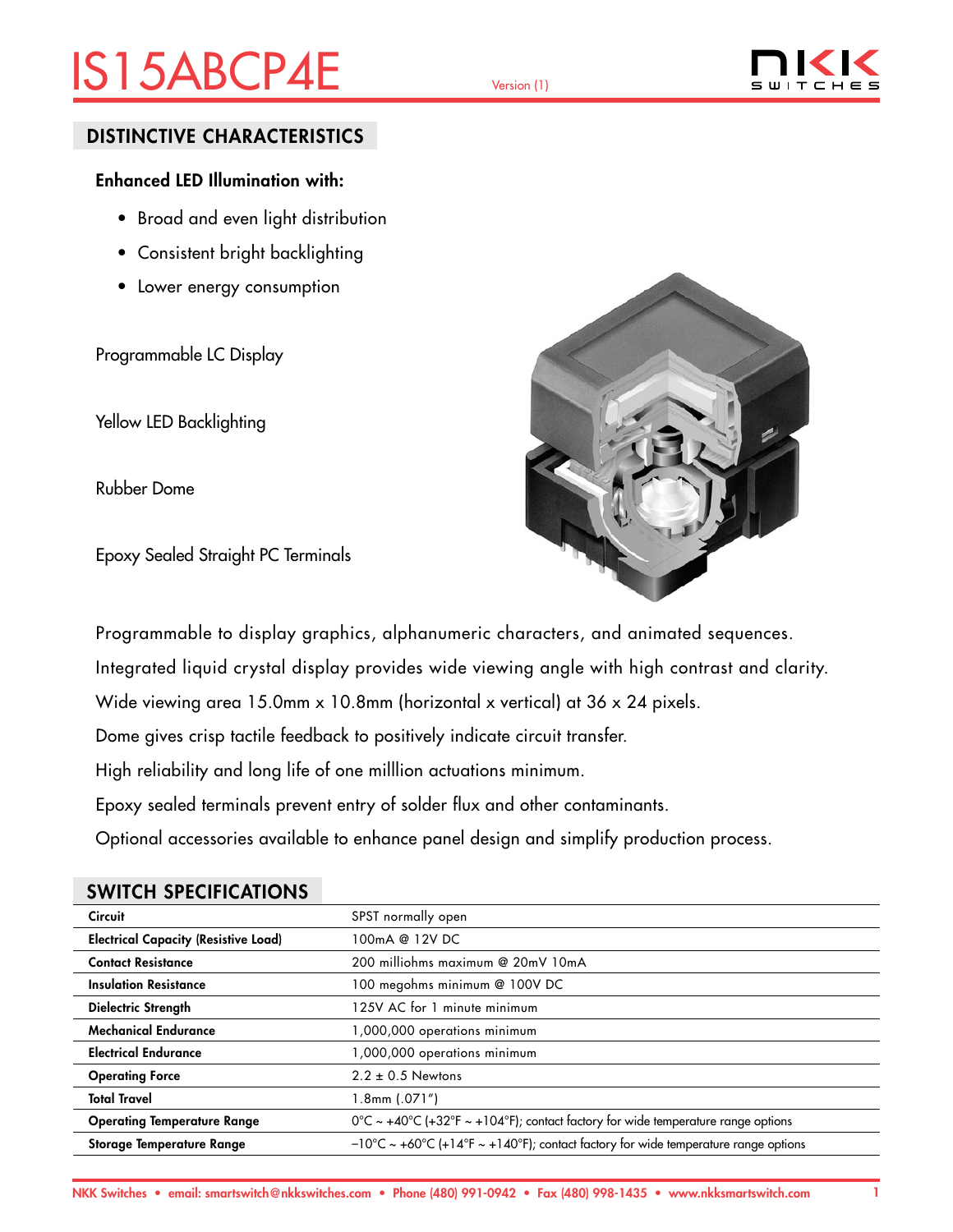# **SMARTSHTM**

## LCD SPECIFICATIONS

#### Characteristics of Display

| <b>Display Operation Mode</b> | STN positive                                   |                                   |
|-------------------------------|------------------------------------------------|-----------------------------------|
| <b>Display Condition</b>      | Transflective with built-in LED backlight      |                                   |
| <b>Viewing Angle</b>          | Adjustable                                     |                                   |
| <b>Driving Method</b>         | 1/24 duty. 1/5 bias (built-in driving circuit) |                                   |
| <b>Viewing Area</b>           | 15.0mm x 10.8mm (horizontal x vertical)        |                                   |
| <b>Pixel Format</b>           | $36 \times 24$ dots (horizonal x vertical)     |                                   |
| <b>Pixel Size</b>             | 0.36mm x 0.36mm (horizontal x vertical)        |                                   |
| <b>Backlight LED</b>          | Yellow                                         | Yellow LED with<br>Yellow ICD Mod |
|                               |                                                |                                   |



 $\mathbf{S}$ 

Yellow LCD Mode

| Absolute Maximum Ratings (Temperature at 25°C) |                                  |                           | Recommended Operating Conditions (Temperature at 25°C) |                            |         |                |          |
|------------------------------------------------|----------------------------------|---------------------------|--------------------------------------------------------|----------------------------|---------|----------------|----------|
| <b>Items</b>                                   | <b>Symbols</b><br><b>Ratings</b> |                           | <b>Items</b>                                           | Symbols                    | Minimum | <b>Typical</b> | Maximum  |
| Supply Voltage for Logics                      | $\mathsf{V}_{\mathsf{DD}}$       | $-0.3V$ to $+7.0V$        | <b>Supply Voltage for Logics</b>                       | $\mathsf{V}_{\mathsf{DD}}$ | 4.5V    | 5.0V           | 5.5V     |
| Supply Voltage for LCD                         | $V_{LC}$                         | $-0.3V$ to $+12.0V$       | <b>Supply Voltage Yellow</b>                           | $V_{LC}$                   |         | 7.4V           |          |
| <b>Input Voltage</b>                           |                                  | $-0.3V$ to $V_{DD}$ +0.3V | Input Voltage                                          | v,                         | 0V      |                | $V_{DD}$ |
| Output Voltage                                 | $V_{\circ}$                      | $-0.3V$ to $V_{DD}$ +0.3V | <b>Driving Frequency</b>                               | $t_{FLM}$                  |         | 64Hz           |          |

#### DC Characteristics of LCD Drive IC (Temperature at 0°C to 40°C and  $V_{DD} = 5.0V \pm 10\%$ )

| <b>Items</b>                      | Symbols                    | <b>Test Conditions</b>                           | <b>Minimum</b> | Typical | Maximum                    | Unit |
|-----------------------------------|----------------------------|--------------------------------------------------|----------------|---------|----------------------------|------|
| High Level Input Voltage          | $\mathsf{V}_{\mathsf{IH}}$ |                                                  | $0.7 V_{DD}$   |         | $\mathsf{V}_{\mathsf{DD}}$ |      |
| Low Level Input Voltage           | $\mathsf{V}_{\mathsf{IL}}$ |                                                  | 0              |         | $0.3 V_{DD}$               | v    |
| High Level Input Leakage Current  | Īцн                        | $V_1 = V_{DD}$                                   |                |         | 10                         | μA   |
| Low Level Input Leakage Current   | <b>L</b> <sub>LIL</sub>    | $V_i = 0V$                                       |                |         | $-10$                      | μA   |
| High Level Output Voltage         | $\mathsf{V}_{\mathsf{OH}}$ | $I_{OH} = -500 \mu A$                            | $V_{DD} - 0.5$ |         |                            | v    |
| Low Level Output Voltage          | $V_{OL}$                   | $I_{01} = 500 \mu A$                             |                |         | 0.5                        | v    |
| High Level Output Leakage Current | $I_{LOH}$                  | $V_{\odot} = V_{\text{DD}}$                      |                |         | 10                         | μA   |
| Low Level Output Leakage Current  | $I_{\text{LOL}}$           | $V_0 = 0V$                                       |                |         | $-10$                      | μA   |
| <b>Supply Current</b>             | I <sub>DD</sub>            | $f_{\text{SCP}} = 1.0$ MHz                       |                |         | 500                        | μA   |
| <b>LCD Drive Current</b>          | $I_{LC}$                   | $f_{1p} = 2.4$ kHz V <sub>10</sub> = 7.3V ~ 7.5V |                | 500     | 2.000                      | μA   |

## Timing Characteristics of LCD Drive IC

| (Temperature at 0°C to 40°C and $V_{DD} = 5.0V \pm 10\%$ ) |                  |                   |                         |  |  |  |  |
|------------------------------------------------------------|------------------|-------------------|-------------------------|--|--|--|--|
| ltems                                                      |                  |                   | Symbols Minimum Maximum |  |  |  |  |
| <b>Clock Operation Frequency</b>                           | $f_{\text{SCP}}$ |                   | 6.0MHz                  |  |  |  |  |
| Latch Pulse Frequency                                      | $f_{\rm IP}$     |                   | 50kHz                   |  |  |  |  |
| Clock High Level Pulse Width                               | $t_{\text{CWH}}$ | 70 <sub>ns</sub>  |                         |  |  |  |  |
| Clock Low Level Pulse Width                                | t <sub>cwi</sub> | 70 <sub>ns</sub>  |                         |  |  |  |  |
| Data Setup Time                                            | $t_{\text{DSD}}$ | 45ns              |                         |  |  |  |  |
| Data Hold Time                                             | $t_{DHD}$        | 50ns              |                         |  |  |  |  |
| Data Output Delay Time                                     | $t_{PDO}$        |                   | 25ns                    |  |  |  |  |
| Latch Setup Time                                           | $t_{DSL}$        | 50ns              |                         |  |  |  |  |
| Latch Hold Time                                            | $t_{\text{DH}}$  | 50ns              |                         |  |  |  |  |
| Latch High Level Width                                     | <sup>†</sup> LWH | 200 <sub>ns</sub> |                         |  |  |  |  |
| <b>FLM Setup Time</b>                                      | $t_{DSF}$        | 50ns              |                         |  |  |  |  |
| <b>FLM Hold Time</b>                                       | $t_{\text{DHF}}$ | 50ns              |                         |  |  |  |  |
| <b>SCP, LP Rise/Fall Time</b>                              | $t_r/t_f$        |                   | 15ns                    |  |  |  |  |

#### Timing Diagram



- \*2 Beginning data on second line
- \*3 Location of LP signal on first line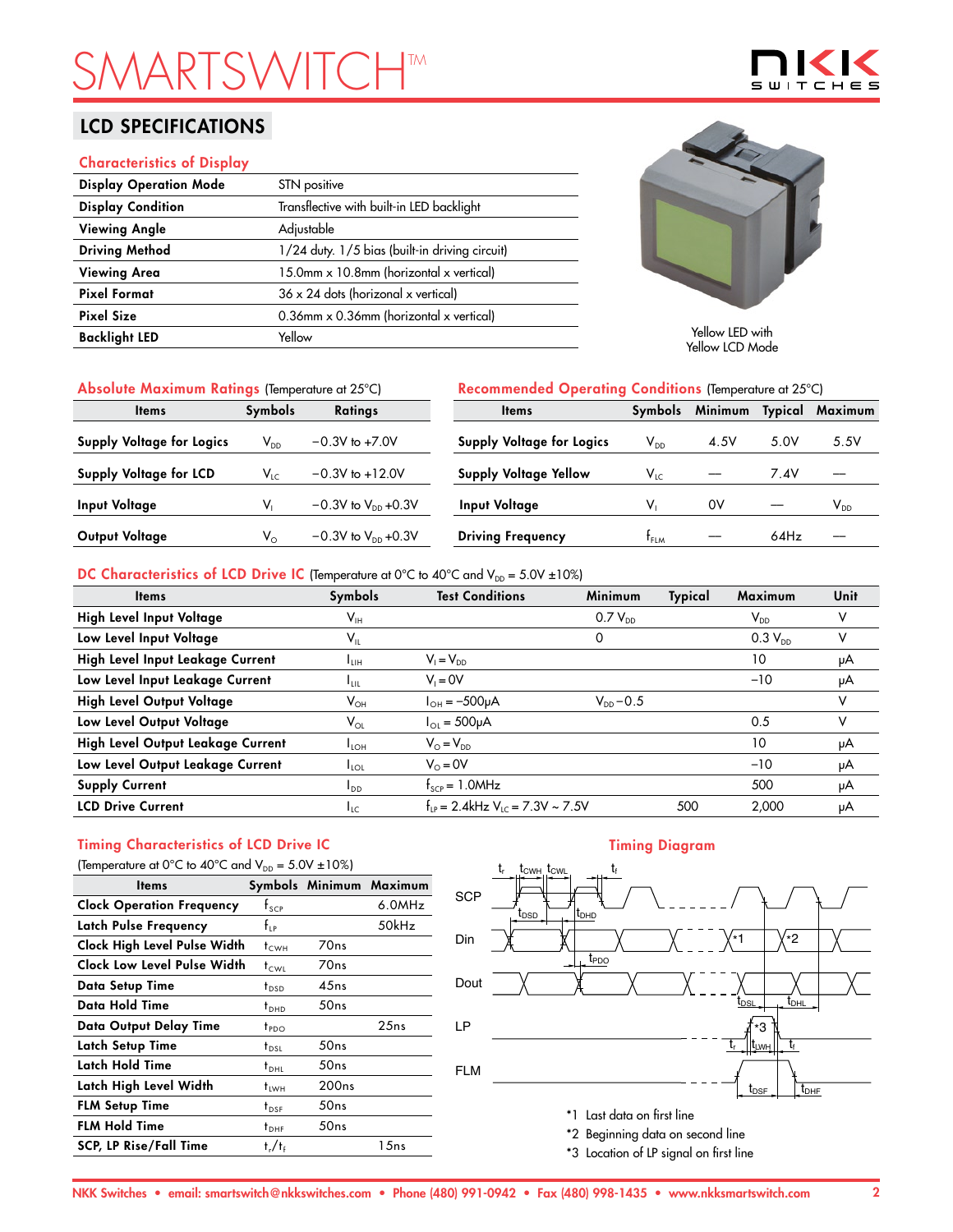## ARTSWITCHTM



## BLOCK DIAGRAM & PIN CONFIGURATIONS



| Pin No.                        | Symbol       | Name                      | <b>Function</b>                                                                                                                                                                                                                                 |
|--------------------------------|--------------|---------------------------|-------------------------------------------------------------------------------------------------------------------------------------------------------------------------------------------------------------------------------------------------|
| $\left( 1\right)$              | <b>SW</b>    | <b>Terminal of Switch</b> | Normally open                                                                                                                                                                                                                                   |
| $\circled{2}$                  | <b>SW</b>    | <b>Terminal of Switch</b> | Normally open                                                                                                                                                                                                                                   |
| $\bigcirc$                     | $BL-LED (-)$ | Terminal of Backlight LED | Cathode                                                                                                                                                                                                                                         |
| $\bf(4)$                       | Dout         | Data Output               | Display serial output. Can be used to connect to Din of the next SMARTSWITCH. As a result,<br>many SMARTSWITCHES can be controlled with one clock and data signal.                                                                              |
| $\left( 5\right)$              | <b>FLM</b>   | <b>First Line Marker</b>  | The marking signal for the first line data of LCD display. The first line of LCD will be selected<br>by the falling edge of LP signal during the high level (FLM).                                                                              |
| $\left( \bullet \right)$       | LP           | Latch Pulse               | Line data latch pulse will latch content of internal 40-bit shift register at falling edge for one<br>line of display. LP will also increment the display line by one.                                                                          |
| $\left( \mathbf{Z}\right)$     | <b>SCP</b>   | Serial Clock Pulse        | Clock used by 40-bit internal shift register of the switch, shifting the display data bit presented<br>at Din at falling edge.                                                                                                                  |
| $\bf (8)$                      | Din          | Data Input                | Display serial data bit. Note: to map the display data, because of the difference between the<br>number of internal shift register data (40) and the single line of LCD pixels (36), the first four<br>bits of data shifted will be dummy bits. |
| $\circledast$                  | <b>GND</b>   | Ground                    |                                                                                                                                                                                                                                                 |
| $\ddot{\mathbf{0}}$            | $V_{DD}$     | Power                     | Power source for logic circuit                                                                                                                                                                                                                  |
| $\textcircled{\scriptsize{1}}$ | $V_{LC}$     | Power                     | Power source for LCD drive                                                                                                                                                                                                                      |
| $\odot$                        | $BL-LED (+)$ | Terminal of Backlight LED | Anode for common                                                                                                                                                                                                                                |
| $\odot$                        | NC.          | None                      | No Connection                                                                                                                                                                                                                                   |